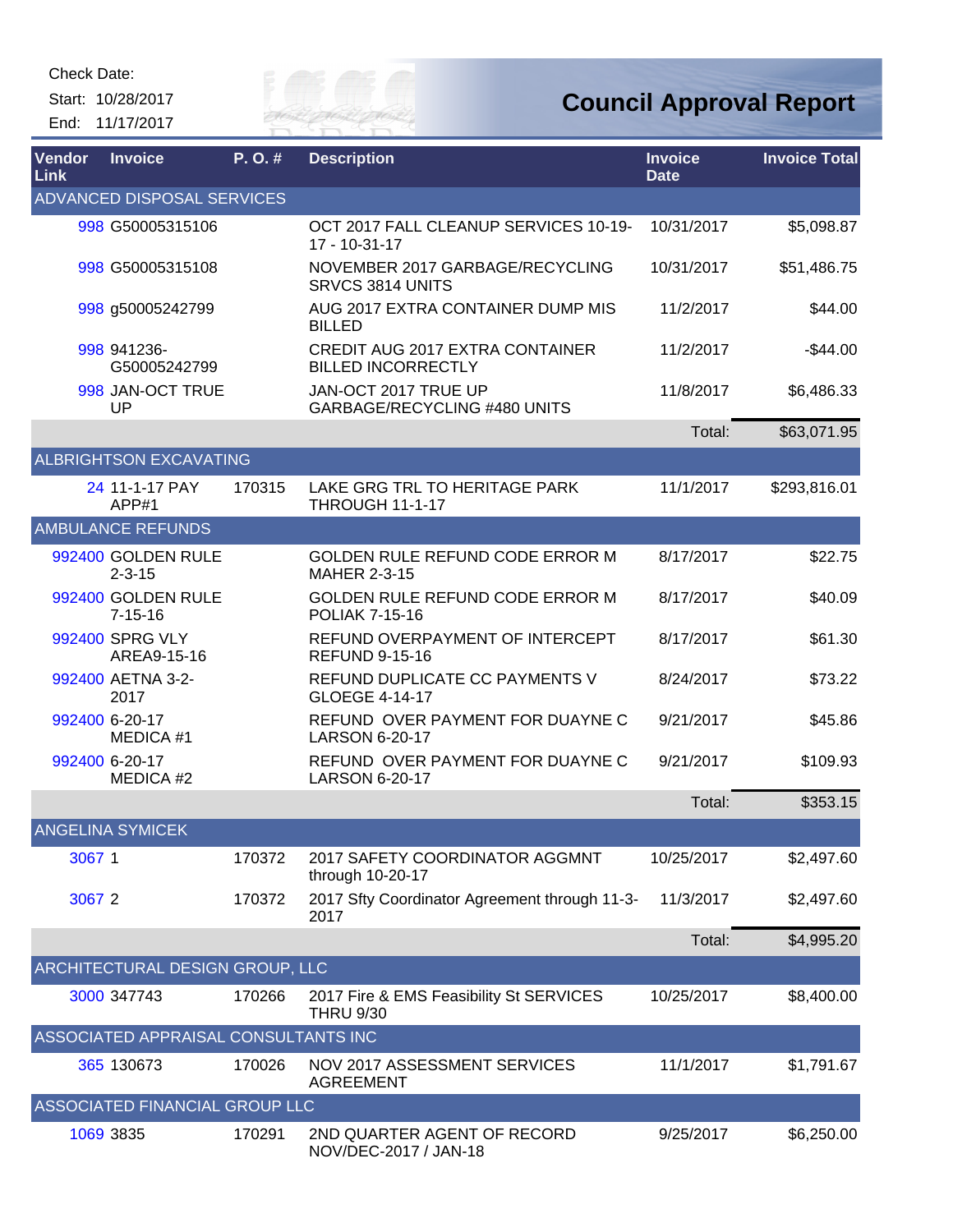Start: 10/28/2017

End: 11/17/2017



| Vendor<br><b>Link</b>     | <b>Invoice</b>                       | P.O.#  | <b>Description</b>                                          | <b>Invoice</b><br><b>Date</b> | <b>Invoice Total</b> |
|---------------------------|--------------------------------------|--------|-------------------------------------------------------------|-------------------------------|----------------------|
|                           | AUTH CONSULTING & ASSOCIATES INC     |        |                                                             |                               |                      |
|                           | 461 9627                             |        | NOV 2017 TID#12 LEGAL DESCRIPTION FOR<br><b>LAND OWNER</b>  | 11/9/2017                     | \$855.00             |
| <b>BAKER &amp; TAYLOR</b> |                                      |        |                                                             |                               |                      |
|                           | 414 2033175204                       |        | <b>LIBRARY MATERIALS</b>                                    | 9/20/2017                     | \$175.34             |
|                           | 414 2033178911                       |        | <b>LIBRARY MATERIALS</b>                                    | 9/22/2017                     | \$109.47             |
|                           | 414 2033195518                       |        | <b>LIBRARY MATERIALS</b>                                    | 9/29/2017                     | \$335.82             |
|                           | 414 5014715852                       |        | <b>LIBRARY MATERIALS</b>                                    | 9/29/2017                     | \$82.93              |
|                           | 414 2033199440                       |        | <b>LIBRARY MATERIAL</b>                                     | 10/2/2017                     | \$158.81             |
|                           | 414 B62722650                        |        | <b>LIBRARY MATERIALS</b>                                    | 10/3/2017                     | \$26.66              |
|                           | 414 2033209176                       |        | <b>LIBRARY MATERIALS</b>                                    | 10/4/2017                     | \$363.67             |
|                           | 414 B63064940                        |        | <b>LIBRARY MATERIALS</b>                                    | 10/6/2017                     | \$9.33               |
|                           | 414 20332207777                      |        | <b>LIBRARY MATERIALS</b>                                    | 10/10/2017                    | \$207.18             |
|                           | 414 2033223468                       |        | <b>LIBRARY MATERIALS</b>                                    | 10/10/2017                    | \$23.47              |
|                           | 414 2033238020                       |        | <b>LIBRARY MATERIALS</b>                                    | 10/17/2017                    | \$115.27             |
|                           | 414 2033234018                       |        | <b>LIBRARY MATERIALS</b>                                    | 10/17/2017                    | \$669.30             |
|                           | 414 2033248228                       |        | <b>LIBRARY MATERIALS</b>                                    | 10/20/2017                    | \$242.61             |
|                           | 414 2033252090                       |        | <b>LIBRARY MATERIALS</b>                                    | 10/23/2017                    | \$76.85              |
|                           | 414 2033261292                       |        | <b>LIBRARY MATERIALS</b>                                    | 10/26/2017                    | \$139.90             |
|                           |                                      |        |                                                             | Total:                        | \$2,736.61           |
|                           | <b>BER-MARK EXCAVATING INC</b>       |        |                                                             |                               |                      |
|                           | 49 7093                              |        | OCT 2017 1yd ROCK FOR HOFFMAN PARK<br><b>SAFEROOM DRAIN</b> | 10/24/2017                    | \$45.00              |
|                           | BETTENDORF TRANSFER & EXCAVATING INC |        |                                                             |                               |                      |
|                           | 51 7733                              | 170363 | SOUTHFORK HYDRANT INSTALL                                   | 10/10/2017                    | \$2,643.00           |
|                           | BORDER STATES INDUSTRIES, INC.       |        |                                                             |                               |                      |
|                           | 57 913958007                         | 170259 | OCT 2017 ELECTRIC TRANSFORMER<br><b>INVENTORY</b>           | 10/13/2017                    | \$25,103.70          |
|                           | 57 914033746                         | 170359 | OCT 2017 INVENTORY ITEM#4330                                | 10/17/2017                    | \$783.00             |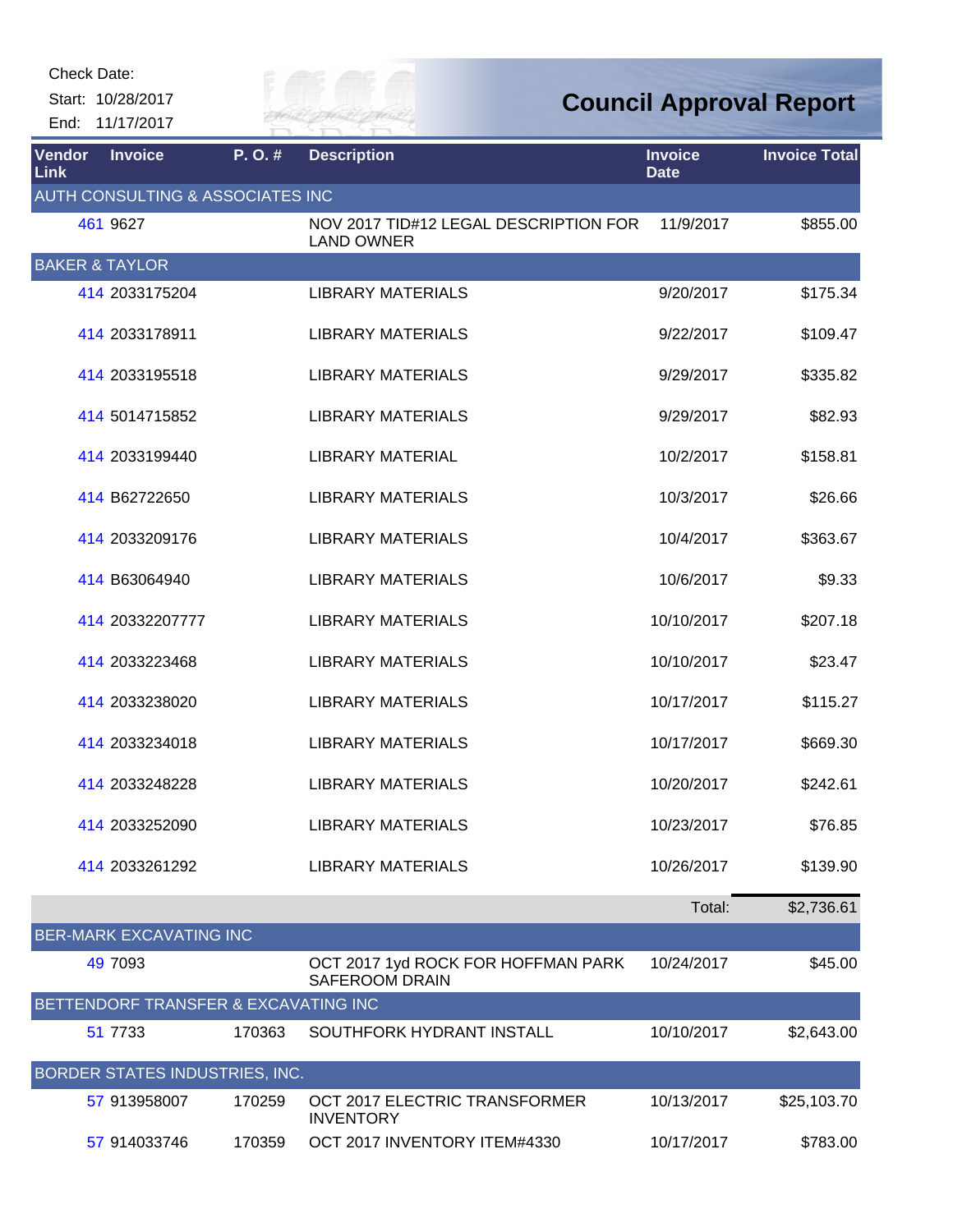| Check Date:                             |                         |        |                                                              |                               |                                |
|-----------------------------------------|-------------------------|--------|--------------------------------------------------------------|-------------------------------|--------------------------------|
| Start: 10/28/2017<br>11/17/2017<br>End: |                         |        |                                                              |                               | <b>Council Approval Report</b> |
| Vendor<br><b>Invoice</b><br>Link        |                         | P.O.#  | <b>Description</b>                                           | <b>Invoice</b><br><b>Date</b> | <b>Invoice Total</b>           |
| 57 914004498                            |                         | 170347 | OCT 2017 ELECTRIC KEYED LOCKS                                | 10/20/2017                    | \$629.02                       |
| 57 914023771                            |                         | 170351 | OCT 2017 ELECTRIC INVTRY LN3 -<br><b>MNRMTRL LN1-2</b>       | 10/24/2017                    | \$2,373.03                     |
| 57 914023772                            |                         | 170340 | OCT 2017 ELEC INV LINE 1&3 LINE 2<br><b>STORES/MNR MTRLS</b> | 10/24/2017                    | \$10,230.20                    |
| 57 914125490                            |                         | 170347 | <b>Electric Bucket Rescue and Equipment</b>                  | 11/8/2017                     | \$831.60                       |
|                                         |                         |        |                                                              | Total:                        | \$39,950.55                    |
| <b>CAMPBELL CYNTHIA</b>                 |                         |        |                                                              |                               |                                |
| 2173 PER DIEM 11-<br>$10 - 17$          |                         |        | NOV 14 2017 NORTHSTAR CONFERENCE<br>ATLANTIC CITY, NJ        | 10/30/2017                    | \$20.00                        |
| <b>CDW GOVERNMENT INC</b>               |                         |        |                                                              |                               |                                |
| 66 KBD6262                              |                         |        | SEPT 2017 3 MICROSOFT 365 LICENSES                           | 9/1/2017                      | \$337.83                       |
| 66 KDM9897                              |                         |        | SEPT 2017 MICROSOFT OFFICE 365 VISIO<br><b>LICENSE</b>       | 9/14/2017                     | \$55.08                        |
|                                         |                         |        |                                                              | Total:                        | \$392.91                       |
| <b>CENGAGE LEARNING</b>                 |                         |        |                                                              |                               |                                |
| 123 484359                              |                         |        | <b>TESTING &amp; EDUCATIONS REFERENCE</b><br><b>CENTER</b>   | 10/2/2017                     | \$941.33                       |
| 123 62022231                            |                         |        | <b>LIBRARY MATERIALS</b>                                     | 10/4/2017                     | \$243.12                       |
| 123 62031595                            |                         |        | <b>LIBRARY MATERIALS</b>                                     | 10/5/2017                     | \$74.22                        |
|                                         |                         |        |                                                              | Total:                        | \$1,258.67                     |
| <b>CENTER POINT INC</b>                 |                         |        |                                                              |                               |                                |
| 412 1515903                             |                         |        | <b>LIBRARY MATERIALS</b>                                     | 10/1/2017                     | \$135.42                       |
| <b>CIVICPLUS</b>                        |                         |        |                                                              |                               |                                |
| 361 167604                              |                         | 170375 | DEC2017-NOV2018 WEB HOSTING                                  | 10/25/2017                    | \$5,215.74                     |
| COMPUTER INTEGRATION TECHNOLOGY         |                         |        |                                                              |                               |                                |
| 379 252145                              |                         |        | MAY 2017 ON SITE DEVELOPMENT<br><b>SERVICES</b>              | 5/18/2017                     | \$264.00                       |
| 379 108183                              |                         | 170348 | OCT 2017 TRENDMICRO ANTI-VIRUS<br><b>RENEWAL</b>             | 10/19/2017                    | \$2,340.00                     |
|                                         |                         |        |                                                              | Total:                        | \$2,604.00                     |
| CORPORATE FLEET SERVICES, INC           |                         |        |                                                              |                               |                                |
| 2786 84752 NOV<br>2017                  |                         | 170129 | 2017 PD LEASED VEHICLES NOV 2017<br><b>PAYMENT</b>           | 10/30/2017                    | \$1,135.14                     |
| <b>CRESCENT ELECTRIC SUPPLY CO</b>      |                         |        |                                                              |                               |                                |
| 1                                       | 80 S504216435.00 170360 |        | <b>MINOR MATERIALS / STORES ITEMS</b>                        | 10/31/2017                    | \$1,299.96                     |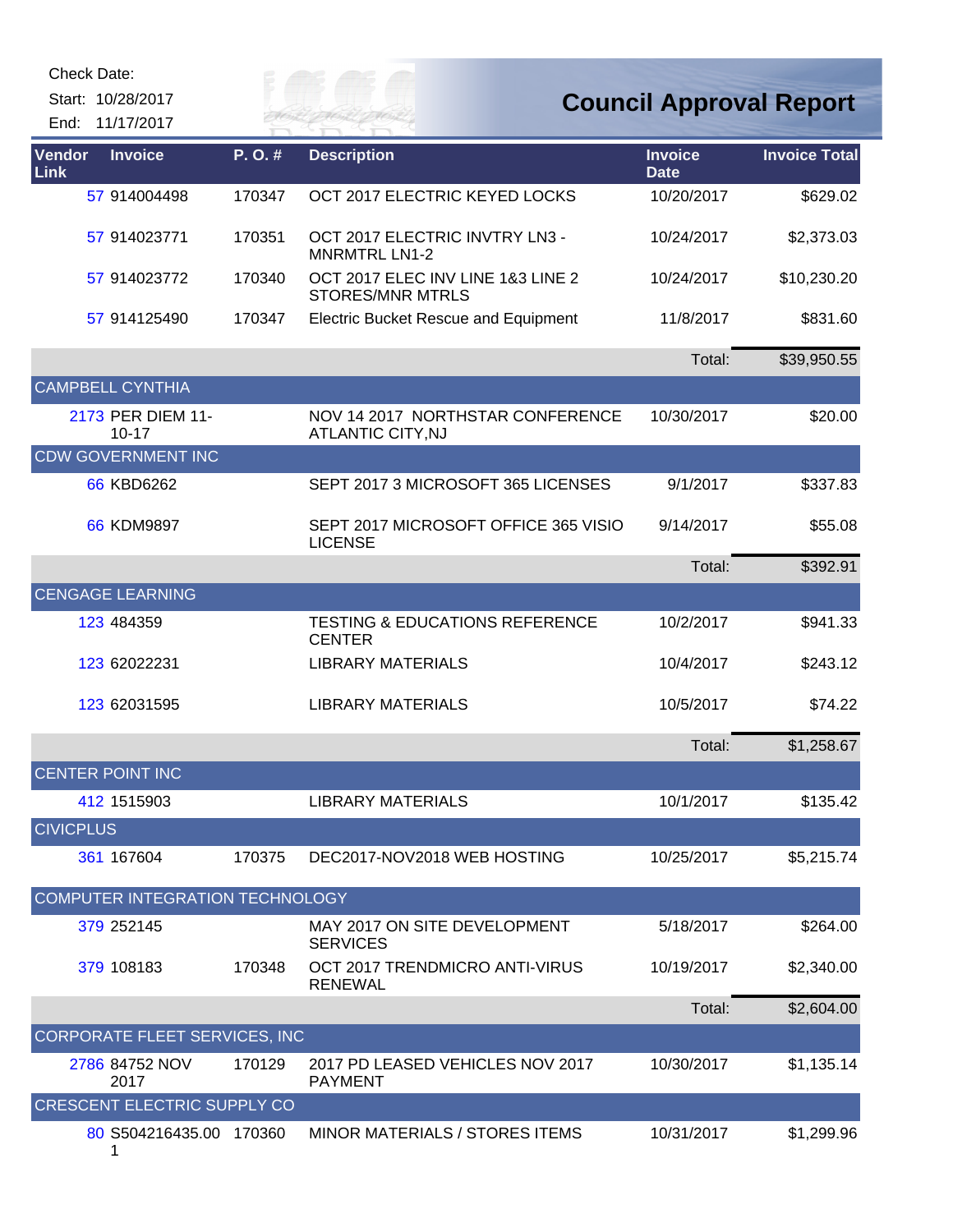| <b>Check Date:</b> |                                    |        |                                                         |                                |                      |
|--------------------|------------------------------------|--------|---------------------------------------------------------|--------------------------------|----------------------|
|                    | Start: 10/28/2017                  |        |                                                         | <b>Council Approval Report</b> |                      |
|                    | End: 11/17/2017                    |        | 7 HAI                                                   |                                |                      |
| Vendor<br>Link     | <b>Invoice</b>                     | P.O.#  | <b>Description</b>                                      | <b>Invoice</b><br><b>Date</b>  | <b>Invoice Total</b> |
| <b>CURTIS, RAY</b> |                                    |        |                                                         |                                |                      |
|                    | 427 2017 SAFETY<br><b>FOOTWEAR</b> |        | 2017 SAFETY FOOTWEAR                                    | 10/26/2017                     | \$150.00             |
|                    | 427 2017 TOOL<br><b>ALWNC</b>      |        | 2017 TOOL ALLOWANCE                                     | 11/2/2017                      | \$300.00             |
|                    |                                    |        |                                                         | Total:                         | \$450.00             |
|                    | DARRELL'S SEPTIC SERVICE INC       |        |                                                         |                                |                      |
|                    | 85 25816                           | 170004 | OCT 2017 RENTALS HOFFMAN/DRY<br>RUN/WUNROW/GRNWD        | 10/31/2017                     | \$288.18             |
|                    | 85 25 842                          |        | OCT 2017 KINNICKINNIC OFF ROAD<br><b>CYCLIST RENTAL</b> | 10/31/2017                     | \$45.00              |
|                    |                                    |        |                                                         | Total:                         | \$333.18             |
|                    | <b>DAVID HOLODNACK</b>             |        |                                                         |                                |                      |
|                    | 2573 2017 TOOL<br><b>ALWNC</b>     |        | 2017 TOOL ALLOWANCE                                     | 11/2/2017                      | \$300.00             |
|                    | DELTA DENTAL OF WISCONISN INC      |        |                                                         |                                |                      |
|                    | 2572 1091599 NOV<br><b>RET</b>     |        | NOVEMBER RETIREE VISION INSURANCE                       | 11/1/2017                      | \$6.21               |
|                    | 2572 1091598 NOV<br><b>INS</b>     |        | NOV 2017 VISION INSURANCE                               | 11/1/2017                      | \$693.18             |
|                    |                                    |        |                                                         | Total:                         | \$699.39             |
|                    | DELTA MANAGEMENT ASSOCIATES INC    |        |                                                         |                                |                      |
|                    | 1943 000000035310                  |        | PPE 11/05/17                                            | 11/10/2017                     | \$195.20             |
| <b>EFTPS</b>       |                                    |        |                                                         |                                |                      |
|                    | 7 000000035308                     |        | PPE 11/05/17                                            | 11/10/2017                     | \$69,742.46          |
|                    | <b>EMERGENCY CARE CONSULTANTS</b>  |        |                                                         |                                |                      |
|                    | 3028 1448                          | 170324 | OCT 2017 AMBULANCE PHYSICIAN<br>RESOLUTION 6162         | 10/31/2017                     | \$1,500.00           |
|                    | EO JOHNSON CO. INC                 |        |                                                         |                                |                      |
|                    | 98 INV212838                       |        | SMSG 7/15-10/14 OVERAGE CHARGES                         | 10/16/2017                     | \$109.35             |
|                    | 98 INV212839                       |        | RIC/MPC4504-RIC OVERAGES 7/15-10/14                     | 10/16/2017                     | \$272.60             |
|                    | 98 21492527                        |        | SAMSUNG COPIER MONTHLY                                  | 10/17/2017                     | \$109.52             |
|                    | 98 21600809                        |        | NOV 2017 PD RICOH COPIER STANDARD<br><b>PYMT</b>        | 11/6/2017                      | \$151.50             |
|                    |                                    |        |                                                         | Total:                         | \$642.97             |
|                    | <b>ESS BROTHERS &amp; SONS INC</b> |        |                                                         |                                |                      |
|                    | 107 XX5140                         | 170364 | JULY 2017 MAN HOLE CASTINGS                             | 7/25/2017                      | \$1,405.00           |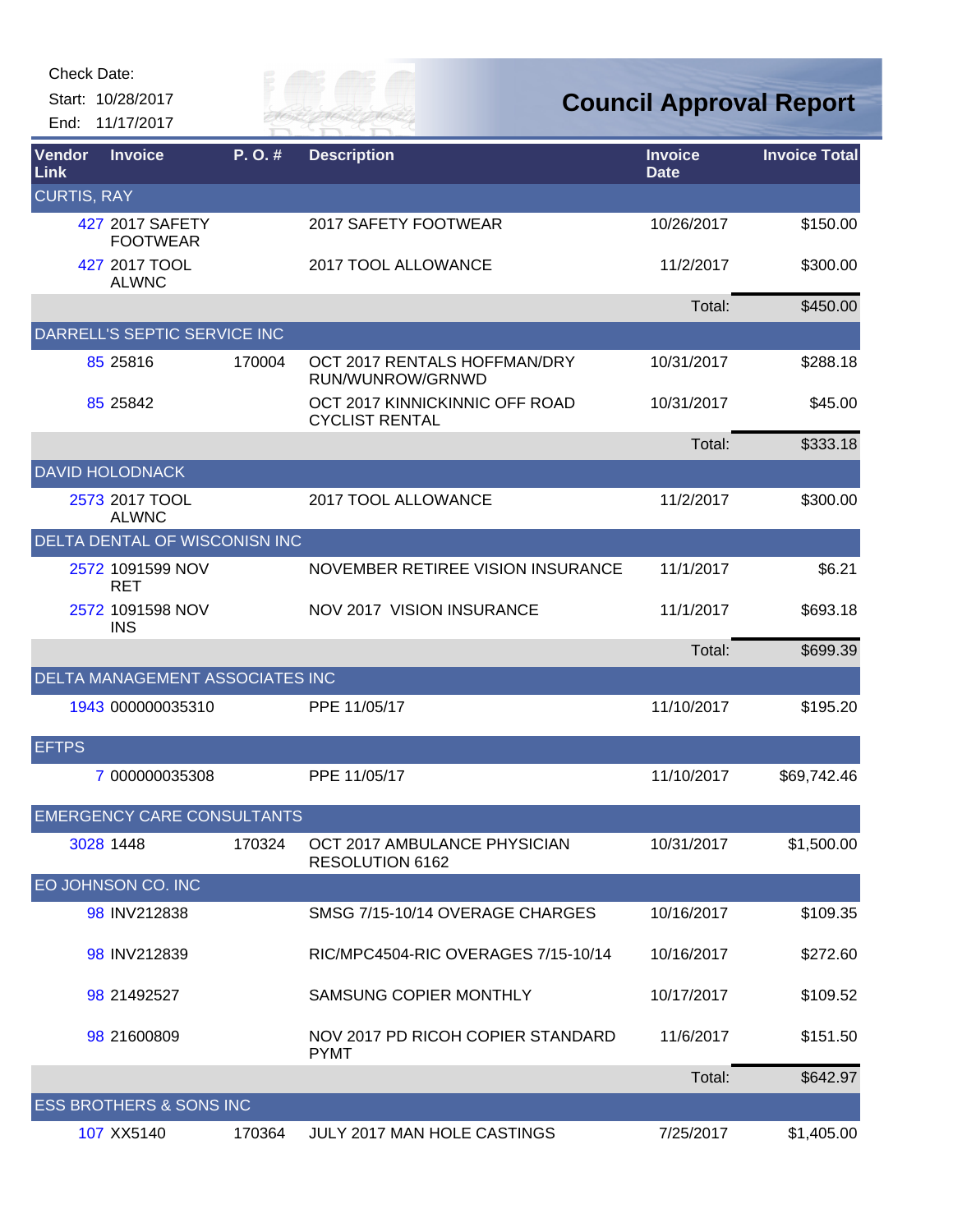Start: 10/28/2017

End: 11/17/2017

*Cay of* 

| Vendor<br>Link | <b>Invoice</b>                       | P.O.#  | <b>Description</b>                                           | <b>Invoice</b><br><b>Date</b> | <b>Invoice Total</b> |
|----------------|--------------------------------------|--------|--------------------------------------------------------------|-------------------------------|----------------------|
|                | <b>EXPRESS PERSONNEL SERVICES</b>    |        |                                                              |                               |                      |
|                | 109 19653410                         | 170320 | SEASONAL FALL LABOR WEEK ENDING 10-<br>22-17 24.5hrs         | 10/24/2017                    | \$482.90             |
|                | 109 19653412                         | 170320 | SEASONAL FALL LABOR WEEK ENDING 10-<br>22-17 24hrs           | 10/24/2017                    | \$438.00             |
|                | 109 19717047                         |        | NOV 2017 HOLIDAY LIGHTS                                      | 11/7/2017                     | \$620.87             |
|                |                                      |        |                                                              | Total:                        | \$1,541.77           |
|                | <b>FBG SERVICE CORPORATION</b>       |        |                                                              |                               |                      |
|                | 364 810731                           | 170191 | OCTOBER FBG MONTHLY CLEANING                                 | 10/31/2017                    | \$4,866.00           |
|                | FIRST NATIONAL BANK - RF SECTION 125 |        |                                                              |                               |                      |
|                | 6 000000035307                       |        | PPE 11/05/17                                                 | 11/10/2017                    | \$3,851.97           |
| FOLEY, MOLLY   |                                      |        |                                                              |                               |                      |
|                | 3128 2017 FIRE<br>PREV CONFE         |        | 2017 FIRE PREVENTION CONF GREEN BAY                          | 10/27/2017                    | \$222.50             |
|                | FORUM COMMUNICATION CO               |        |                                                              |                               |                      |
|                | 234 1914142                          |        | OCT 2017 RF JOURNAL<br>ADVERTISEMENTS/AFFIDAVITS             | 10/31/2017                    | \$2,053.88           |
|                | <b>GENERAL SPRINKLER CORPORATION</b> |        |                                                              |                               |                      |
|                | 1147 23498                           | 170382 | AUG 2016 SPRINKLER MAINTENANCE PW<br><b>BUILDING ALOC#15</b> | 9/9/2016                      | \$739.31             |
|                | 1147 29295                           | 170382 | OCT 2017 CH, PW, Lib - Fire Sprinkler<br>Maintenance         | 10/24/2017                    | \$1,500.00           |
|                | 1147 29339                           | 170382 | OCT 2017 CH, PW, Lib - Fire Sprinkler<br>Maintenance         | 10/31/2017                    | \$2,340.00           |
|                |                                      |        |                                                              | Total:                        | \$4,579.31           |
|                | <b>GUIDE STUDIO, INC</b>             |        |                                                              |                               |                      |
|                | 2882 4118                            | 170244 | OCT 2017 Wayfinding Project                                  | 10/31/2017                    | \$4,168.00           |
|                | HANTEN BROADCASTING COMPANY INC      |        |                                                              |                               |                      |
|                | 306 OCT 2017<br><b>STATEMENT</b>     |        | OCTOBER SPORTSCASTER CLUB                                    | 10/31/2017                    | \$60.00              |
|                | <b>HEALTH PARTNERS</b>               |        |                                                              |                               |                      |
|                | 356 76261864 NOV<br><b>HEALTH</b>    |        | NOV 2017 HEALTH DENTAL INSURANCE                             | 11/1/2017                     | \$158,634.30         |
|                | HUDSON PHYSICIANS, S.C.              |        |                                                              |                               |                      |
|                | 145 800370411117                     |        | PRE EMPLOYMENT SCREENING                                     | 11/1/2017                     | \$84.00              |
|                | HUEBSCH LAUNDRY COMPANY              |        |                                                              |                               |                      |
|                | 146 3963124                          | 170033 | 10-25-17 HUEBSCH PW UNIFORMS                                 | 10/25/2017                    | \$132.12             |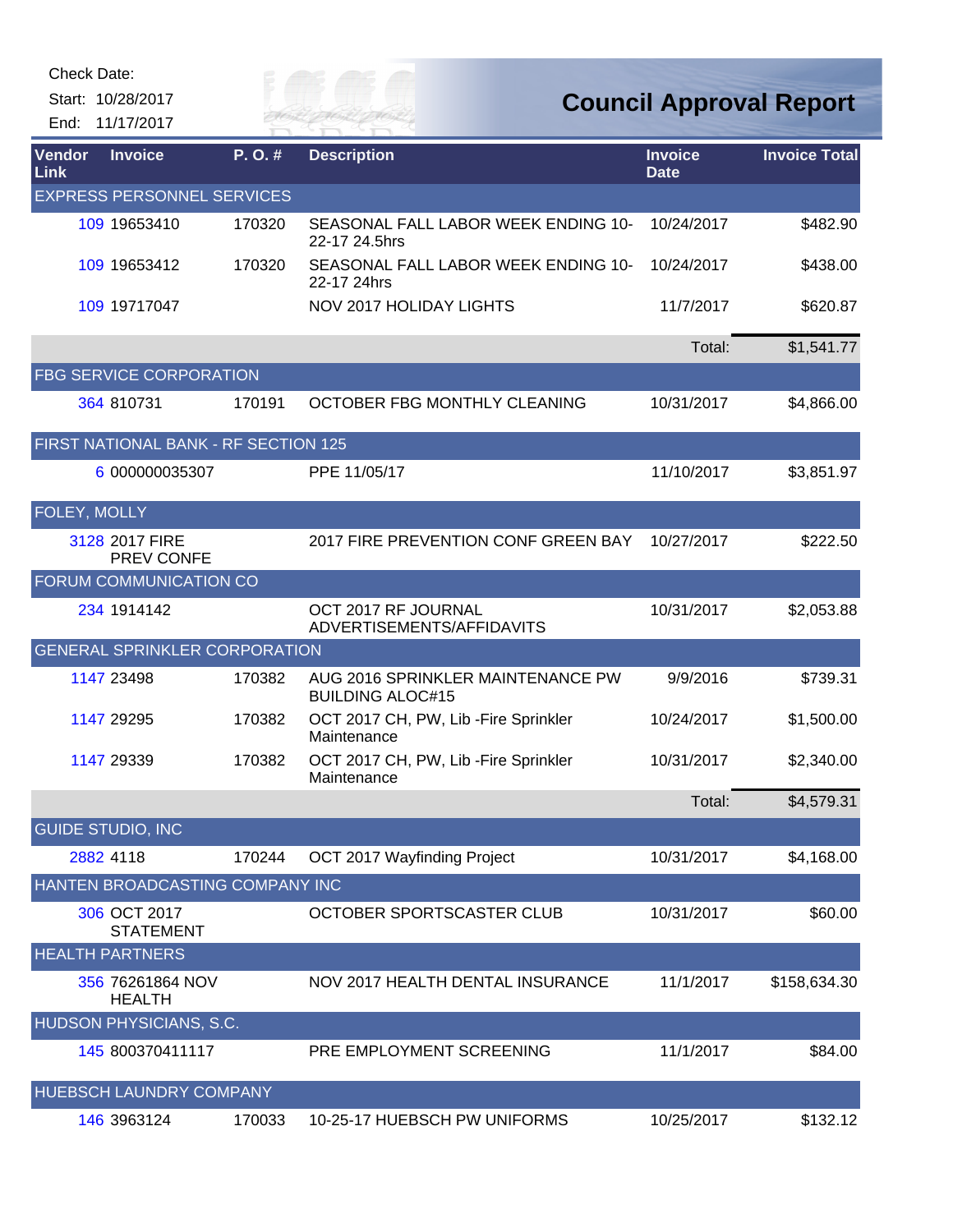Start: 10/28/2017 End: 11/17/2017 Eily of

| Vendor<br>Link          | <b>Invoice</b>                  | P.O.#  | <b>Description</b>                                           | <b>Invoice</b><br><b>Date</b> | <b>Invoice Total</b> |
|-------------------------|---------------------------------|--------|--------------------------------------------------------------|-------------------------------|----------------------|
|                         | 146 3963734                     |        | 10-25-17 PUBLIC WORKS<br><b>BRUSHMATS/LINENS</b>             | 10/25/2017                    | \$40.50              |
|                         | 146 3963122                     | 170031 | 10-25-17 HUEBSCH ELECTRIC UNIFORMS                           | 10/25/2017                    | \$336.39             |
|                         | 146 3963125                     | 170027 | 10-25-17 HUEBSCH WWTP UNIFORMS                               | 10/25/2017                    | \$35.53              |
|                         | 146 3963123                     | 170032 | 10-25-17 HUEBSCH WATER UNIFORMS                              | 10/25/2017                    | \$39.32              |
|                         | 146 3966784                     | 170031 | 11-1-17 HUEBSCH ELECTRIC UNIFORMS                            | 11/1/2017                     | \$199.77             |
|                         | 146 3966786                     | 170033 | 11-1-17 HUEBSCH PW UNIFORMS                                  | 11/1/2017                     | \$132.12             |
|                         | 146 3967419                     |        | <b>11-1-17 LIBRARY BRUSHMATS</b>                             | 11/1/2017                     | \$86.08              |
|                         | 146 3966785                     | 170032 | 11-1-17 HUEBSCH WATER UNIFORMS                               | 11/1/2017                     | \$39.32              |
|                         | 146 3966787                     | 170027 | 11-1-17 HUEBSCH WWTP UNIFORMS                                | 11/1/2017                     | \$35.53              |
|                         |                                 |        |                                                              | Total:                        | \$1,076.68           |
| <b>HYDRO-KLEAN LLC</b>  |                                 |        |                                                              |                               |                      |
|                         | 1758 59016                      | 170264 | 2017 MH Rehabilitation                                       | 10/31/2017                    | \$51,132.50          |
| I & S GROUP, INC        |                                 |        |                                                              |                               |                      |
|                         | 2787 45554                      | 170346 | Glen Park Pavilion/Safe Room - SERVICES<br><b>THRU 10/31</b> | 10/31/2017                    | \$15,105.00          |
| <b>INFOSEND INC</b>     |                                 |        |                                                              |                               |                      |
|                         | 150 127442                      | 170056 | OCT 2017 RFMU MONTHLY BILLING INSERT<br><b>GREEN BLOCKS</b>  | 10/27/2017                    | \$944.33             |
|                         | 150 127443                      | 170056 | OCT 2017 RFMU MONTHLY BILLING<br><b>INSERTS ENG MAPS</b>     | 10/27/2017                    | \$694.93             |
|                         | 150 127869                      | 170055 | OCT 2017 RFMU MONTHLY STATEMENT SE                           | 10/31/2017                    | \$3,089.85           |
|                         |                                 |        |                                                              | Total:                        | \$4,729.11           |
| <b>INSIGHT EDGE LLC</b> |                                 |        |                                                              |                               |                      |
|                         | 1201 1517                       | 170089 | 10-25-17 MANAGEMENT LEADERSHIP<br><b>TRAINING LUNCHEON</b>   | 10/25/2017                    | \$1,550.29           |
|                         |                                 |        | INTERNATIONAL CITY MGMT ASSOC RETIREMENT CORP                |                               |                      |
|                         | 1 000000035302                  |        | PPE 11/05/17                                                 | 11/10/2017                    | \$18,465.14          |
|                         | 1 000000035303                  |        | PPE 11/05/17                                                 | 11/10/2017                    | \$355.00             |
|                         |                                 |        |                                                              | Total:                        | \$18,820.14          |
| <b>J&amp;J GIS LLC</b>  |                                 |        |                                                              |                               |                      |
|                         | 651 OCT 2017<br><b>SERVICES</b> | 170057 | OCTOBER 2017 GIS SERVICES                                    | 11/7/2017                     | \$1,575.00           |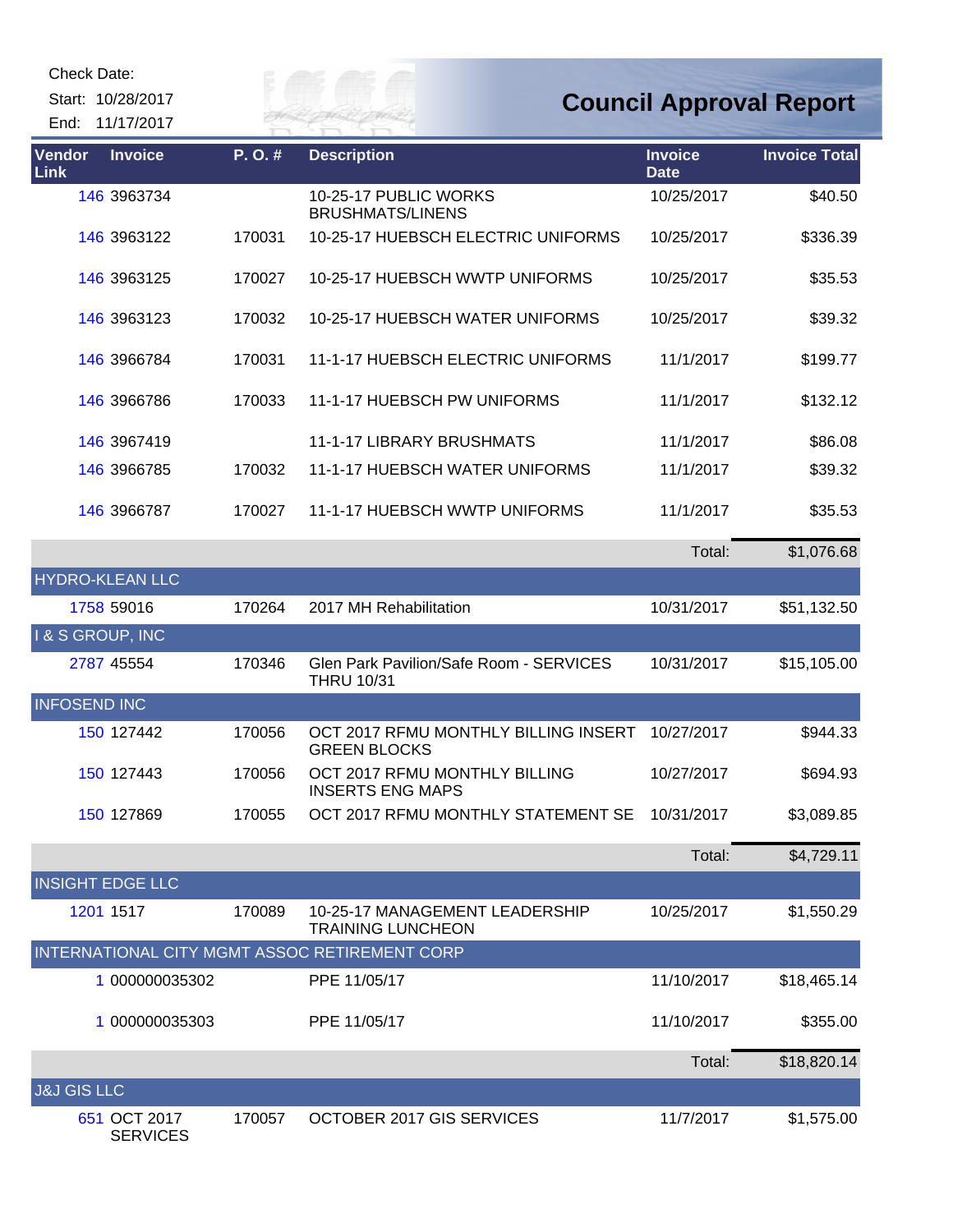Start: 10/28/2017

RIVER FAI End: 11/17/2017

**Council Approval Report**

| <b>Vendor</b><br>Link | <b>Invoice</b>                                       | P.O.#  | <b>Description</b>                                          | <b>Invoice</b><br><b>Date</b> | <b>Invoice Total</b> |
|-----------------------|------------------------------------------------------|--------|-------------------------------------------------------------|-------------------------------|----------------------|
| <b>JENSEN, PAUL</b>   |                                                      |        |                                                             |                               |                      |
|                       | 1762 PER DIEM 11-3-<br>17                            |        | NOV 2017 ANNUAL RABIES CONTROL<br><b>TRAINING</b>           | 10/3/2017                     | \$73.50              |
| <b>JOBSHQ</b>         |                                                      |        |                                                             |                               |                      |
|                       | 162 1915371                                          |        | OCT 2017 CITY OF RF IT PART TIME<br><b>POSTING</b>          | 10/31/2017                    | \$57.50              |
|                       | <b>LIBRARY REFUNDS &amp; PAYMENTS</b>                |        |                                                             |                               |                      |
|                       | 995500 316975                                        |        | 1-ODD IS LEFT                                               | 10/1/2017                     | \$25.00              |
|                       | <b>LOFFLER COMPANIES INC</b>                         |        |                                                             |                               |                      |
|                       | 182 343023065                                        |        | NOV-2017 PW STANDARD PYMT /SEPT-OCT<br><b>USAGE CHARGED</b> | 10/27/2017                    | \$191.33             |
|                       | 182 21546474                                         |        | KONICA MINLTA BIZHUB C224E COPIER                           | 10/27/2017                    | \$242.00             |
|                       | 182 21546476                                         |        | KONICA MINOLTA BIZHUB C654E COPIER                          | 10/27/2017                    | \$1,395.00           |
|                       | 182 21546473                                         |        | KONICA MINLTA C258 9/11-10/20                               | 10/27/2017                    | \$393.00             |
|                       |                                                      |        |                                                             | Total:                        | \$2,221.33           |
| <b>LUKE BAUMANN</b>   |                                                      |        |                                                             |                               |                      |
|                       | 3070 PER DIEM 10-<br>$31 - 17$                       |        | LUNCHES WEEK OF 11-3-17 TRAINING LINE<br><b>SCHOOL CVTC</b> | 10/30/2017                    | \$60.00              |
|                       | <b>MAILROOM FINANCE CO</b>                           |        |                                                             |                               |                      |
|                       | 845 SEPT 2017-2<br><b>POSTAGE</b>                    | 170066 | SEPT 2017-2 POSTAGE INVOICE                                 | 10/18/2017                    | \$2,000.00           |
| <b>MIDWEST TAPE</b>   |                                                      |        |                                                             |                               |                      |
|                       | 409 95471267                                         |        | <b>LIBRARY MATERIALS</b>                                    | 10/10/2017                    | \$19.99              |
|                       | MINNESOTA CHILD SUPPORT PAYMENT CENTER               |        |                                                             |                               |                      |
|                       | 1618 000000035309                                    |        | PPE 11/05/17                                                | 11/10/2017                    | \$23.53              |
|                       | NORTHERN LAKE SERVICE INC                            |        |                                                             |                               |                      |
|                       | 200 324017                                           |        | DW TB SAMPLES COLLECTED 10-10-17                            | 10/26/2017                    | \$60.00              |
|                       | NORTHERN STATES POWER COMPANY WI                     |        |                                                             |                               |                      |
|                       | 344 565885760                                        |        | 9-13-17 to 10-14-17 PRESCOTT AMB BLDG<br><b>POWER BILL</b>  | 10/16/2017                    | \$284.09             |
|                       | ONE TIME PAY VENDOR                                  |        |                                                             |                               |                      |
|                       | <b>9999 KINNI</b><br><b>KORRIDOR</b><br><b>PIZZA</b> |        | LUNCH AT KINNI CORRIDOR MEETING                             | 10/28/2017                    | \$36.00              |
|                       | <b>9999 CITY RF</b><br><b>RETREAT</b>                |        | 10/30 CITY RF STAFF RETREAT                                 | 10/30/2017                    | \$100.00             |
|                       |                                                      |        |                                                             | Total:                        | \$136.00             |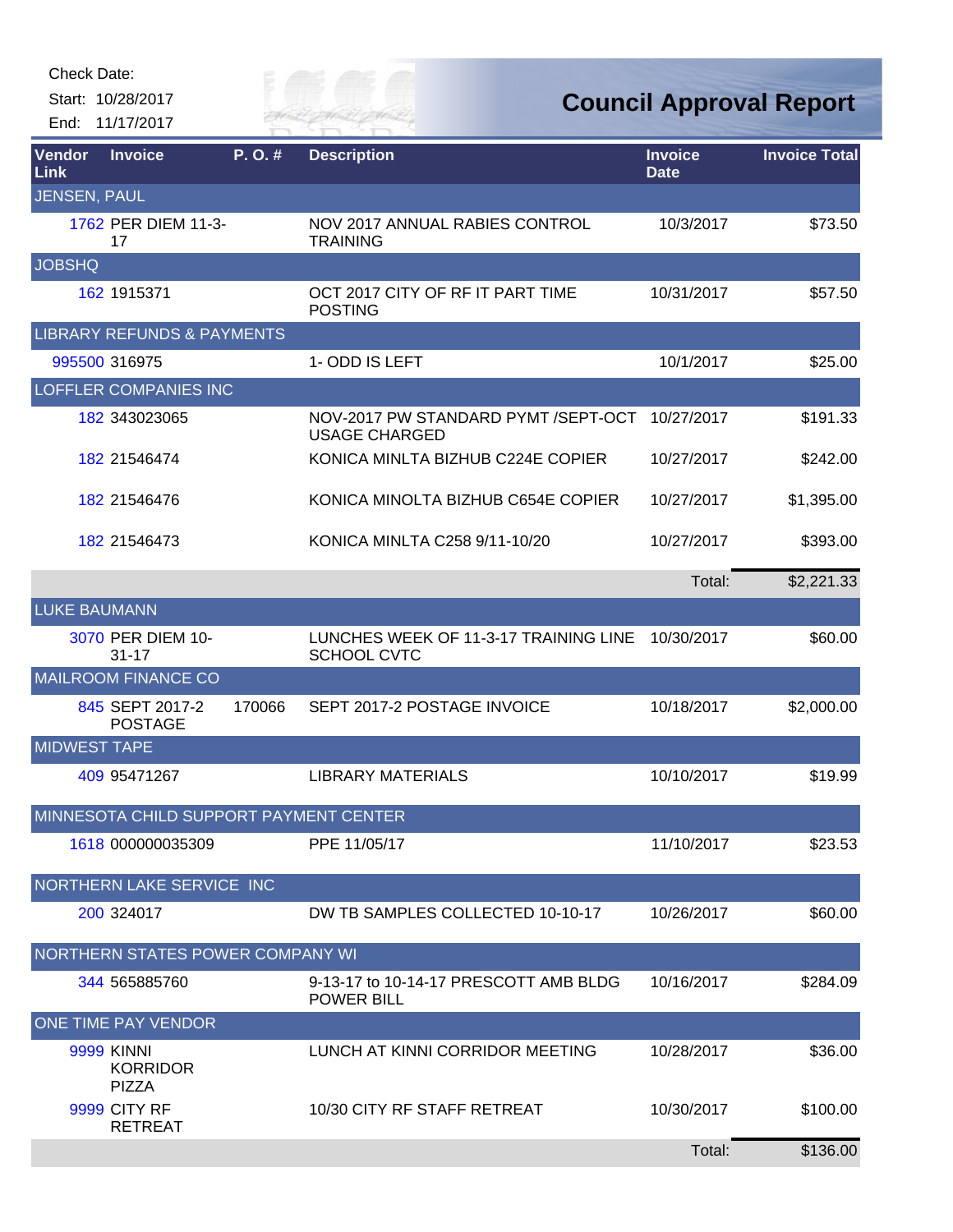Start: 10/28/2017

End: 11/17/2017

Eily of

**Council Approval Report**

| Vendor<br><b>Link</b>  | <b>Invoice</b>                      | P.O.#  | <b>Description</b>                                         | <b>Invoice</b><br><b>Date</b> | <b>Invoice Total</b> |
|------------------------|-------------------------------------|--------|------------------------------------------------------------|-------------------------------|----------------------|
|                        | PAYMENT SERVICE NETWORK INC         |        |                                                            |                               |                      |
|                        | 206 162820                          |        | OCT 2017 RFMU PAYMENT PROCESSING<br><b>CHARGES/FEES</b>    | 11/4/2017                     | \$870.80             |
| <b>PAYPAL</b>          |                                     |        |                                                            |                               |                      |
|                        | 639 NOV 2017 FEE                    |        | NOV 2017 MOHTLY FEE                                        | 11/1/2017                     | \$30.00              |
| <b>PELION BENEFITS</b> |                                     |        |                                                            |                               |                      |
|                        | 5 000000035306                      |        | PPE 11/05/17                                               | 11/10/2017                    | \$333.17             |
|                        | PIERCE COUNTY TREASURER             |        |                                                            |                               |                      |
|                        | 210 OCT 2017                        |        | OCT 2017 JAIL DWI INTERLOCK                                | 11/6/2017                     | \$1,116.40           |
| POSEL, ELIZABETH       |                                     |        |                                                            |                               |                      |
|                        | 788 PER DIEM 10-<br>$31 - 17$       |        | POLICE DEPT NCTC CHAPLAIN TRAINING<br>WAUSAU, WI           | 10/27/2017                    | \$64.50              |
|                        | POWER SYSTEM ENGINEERING, INC       |        |                                                            |                               |                      |
|                        | 2437 9024291                        | 160277 | AUG 2017 SCADA SYSTEM RPLCMNT<br>CNSLTNG 8.5hrs            | 9/8/2017                      | \$1,487.50           |
|                        | PRESCOTT JOURNAL                    |        |                                                            |                               |                      |
|                        | 2643 2017-2018                      |        | LIBRARY RENEWAL OF PRESCOTT<br>JOURNAL SUBSCRIPTION        | 6/27/2017                     | \$35.00              |
|                        | RIVER FALLS CHAMBER OF COMMERCE INC |        |                                                            |                               |                      |
|                        | 225 16196                           |        | OCT 2017 CHAMBER CHECKS ORDERED<br>FOR REBATE PROGRAM      | 10/30/2017                    | \$250.00             |
|                        | RIVER FALLS SENIOR CITIZENS         |        |                                                            |                               |                      |
|                        | 438 NOV 2017<br><b>SENIOR DNTN</b>  | 170034 | NOV 2017 SENIOR CITIZEN MONTHLY<br><b>DONATION</b>         | 11/1/2017                     | \$500.00             |
|                        | <b>RIVER FALLS STATE BANK</b>       |        |                                                            |                               |                      |
|                        | 231 97577 11-10-17                  |        | 11-10-17 2013 MOWER/FREIGHTLINER<br><b>PAYMENT</b>         | 11/3/2017                     | \$52,756.45          |
|                        | RIVER FALLS VETERINARY HO           |        |                                                            |                               |                      |
|                        | 2810 15274                          |        | WHITE-GRAY FELINE/RED K-9 OFFICE<br>VISIT/EXAM/VACCIN      | 10/2/2017                     | \$156.00             |
|                        | 2810 15301                          |        | OCT 2017 K-9 BEAGLE OFFICE<br><b>VISIT/EXAM/RABIES VAC</b> | 10/4/2017                     | \$91.00              |
|                        |                                     |        |                                                            | Total:                        | \$247.00             |
|                        | <b>ROSS &amp; ASSOCIATES LTD</b>    |        |                                                            |                               |                      |
|                        | 375 RF SUBSTN AP 170309<br>PAY#2    |        | OCT 2017 NEW POWER PLANT<br><b>SUBSTATION BUILDING</b>     | 11/2/2017                     | \$181,796.75         |
|                        | RURAL ELECTRIC SUPPLY COOPERATIVE   |        |                                                            |                               |                      |
|                        | 221 690900-02                       | 170306 | LINE 2 ELECTRIC INVENTORY ITEMS 33 OF<br>60 RCVD           | 10/17/2017                    | \$959.64             |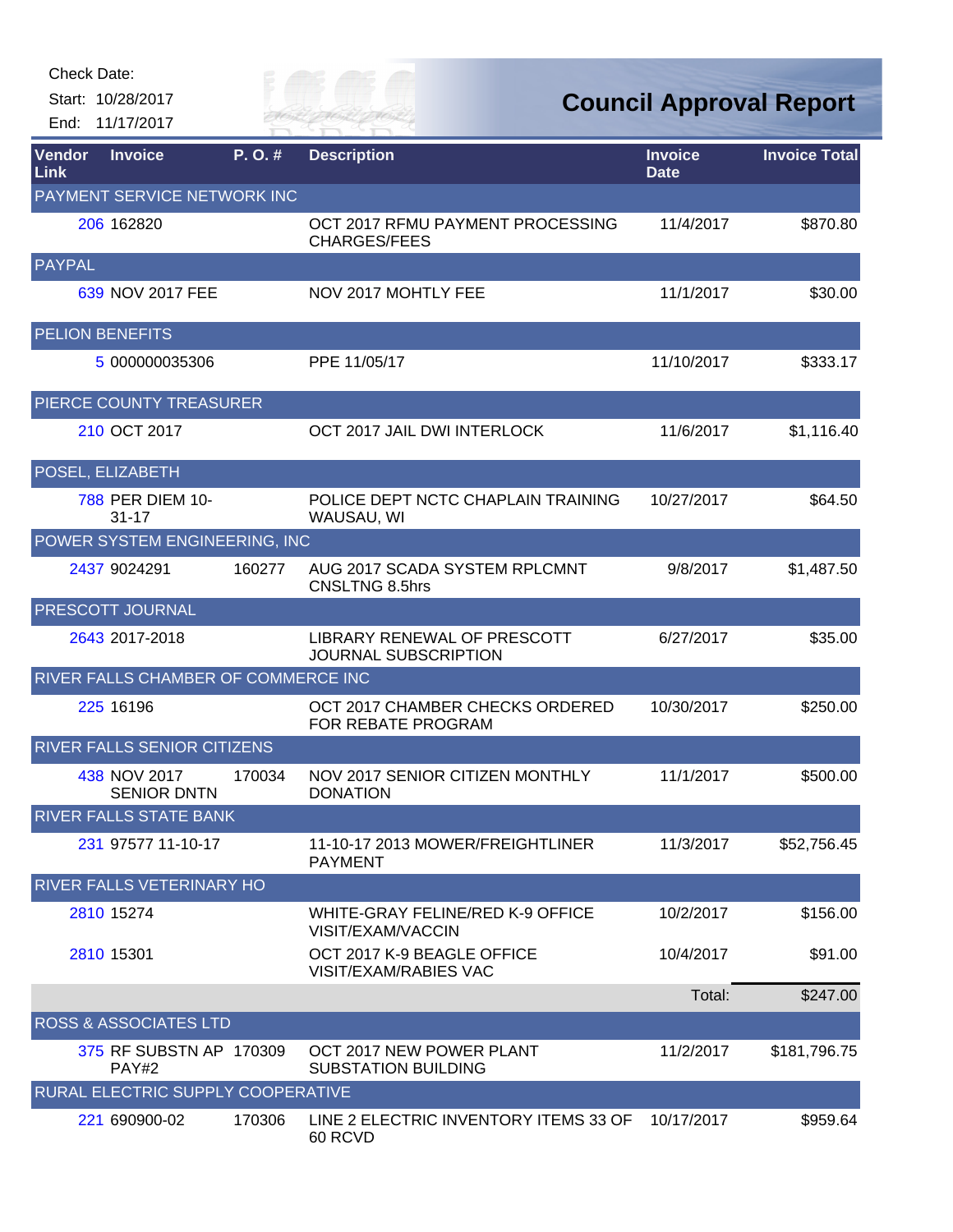| <b>Check Date:</b> | Start: 10/28/2017<br>End: 11/17/2017 |        | TR MAI                                                | <b>Council Approval Report</b> |                      |
|--------------------|--------------------------------------|--------|-------------------------------------------------------|--------------------------------|----------------------|
| Vendor<br>Link     | <b>Invoice</b>                       | P.O.#  | <b>Description</b>                                    | <b>Invoice</b><br><b>Date</b>  | <b>Invoice Total</b> |
|                    | 221 696098-00                        | 170361 | OCT 2017 INVENTORY ITEMS LINES 1-2                    | 10/19/2017                     | \$626.38             |
|                    | 221 690899-00                        | 170306 | OCT 2017 LINE 1 TRANSFORMER<br><b>INVENTORY ITEMS</b> | 10/30/2017                     | \$7,135.00           |
|                    |                                      |        |                                                       | Total:                         | \$8,721.02           |
|                    | <b>SCHWALEN, ROBERT</b>              |        |                                                       |                                |                      |
|                    | 476 2017 TOOL<br><b>ALWNC</b>        |        | 2017 TOOL ALLOWANCE USED TO DATE<br>\$300 OF \$300    | 10/25/2017                     | \$300.00             |
|                    | 476 2017 SAFETY<br><b>FOOTWEAR</b>   |        | 2017 SAFETY FOOTWEAR                                  | 10/30/2017                     | \$106.24             |
|                    |                                      |        |                                                       | Total:                         | \$406.24             |
|                    | <b>SENTIMENTAL PRODUCTIONS</b>       |        |                                                       |                                |                      |
|                    | 2710 309165                          |        | <b>LIBRARY MATERIALS</b>                              | 10/24/2017                     | \$65.00              |
|                    | SHRED-IT US HOLDCO, INC              |        |                                                       |                                |                      |
|                    | 2439 8123409420                      | 170054 | OCT 2017 2017 SHREDDING AT CITY HALL                  | 10/22/2017                     | \$45.80              |
|                    | <b>SIEMENS INDUSTRY INC</b>          |        |                                                       |                                |                      |
|                    | 2168 5700038058                      | 170105 | OCT 2017 POWER PLANT SUB SPARE<br><b>BREAKER</b>      | 10/24/2017                     | \$22,000.00          |
| SIMPSON, SCOT      |                                      |        |                                                       |                                |                      |
|                    | 953 PER DIEM 11-<br>03-2017          |        | 2017 LEAGUE OF WI MUNICIPALITIES<br><b>CONFERENCE</b> | 10/18/2017                     | \$361.56             |
|                    | <b>ST CROIX COUNTY TREASURER</b>     |        |                                                       |                                |                      |
|                    | 252 OCT 2017                         |        | OCT 2017 JAIL DWI INTERLOCK                           | 11/6/2017                      | \$617.60             |
| <b>STATE OF WI</b> |                                      |        |                                                       |                                |                      |
|                    | 259 OCT 2017                         |        | OCTOBER 2017 PENALTY ASSESMENT                        | 11/6/2017                      | \$3,862.50           |
|                    | <b>STEVENS ENGINEERS</b>             |        |                                                       |                                |                      |
|                    | 791 11206                            | 170230 | Const. Services - Family Fresh Thru 10-21-17          | 10/26/2017                     | \$429.00             |
|                    | STUART C IRBY TOOL AND SAFETY        |        |                                                       |                                |                      |
|                    | 156 S010436271.00 170369<br>1        |        | OCT 2017 ELECTRIC INVENTORY                           | 10/23/2017                     | \$34,704.38          |
|                    | 156 S010457207.00 170380             |        | OCT 2017 ELECTRIC MINOR MATERIAL                      | 10/31/2017                     | \$498.00             |
|                    | 156 S010352120.00 170296<br>1        |        | OCT 2017 ELECTRIC INVENTORY                           | 10/31/2017                     | \$27,900.00          |
|                    |                                      |        |                                                       | Total:                         | \$63,102.38          |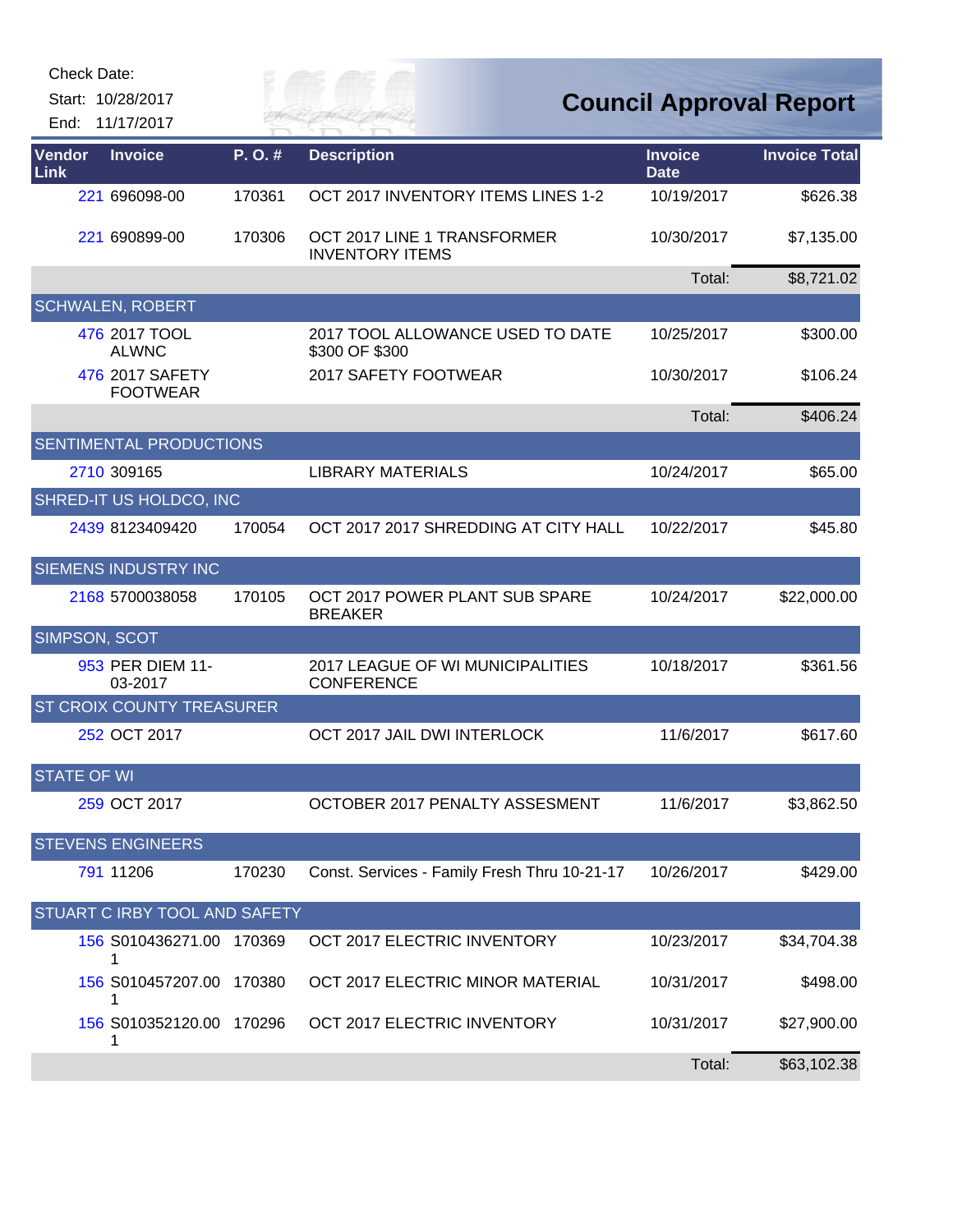| Check Date: |  |
|-------------|--|
|-------------|--|

Start: 10/28/2017 End: 11/17/2017 Give of

| Vendor<br><b>Link</b> | <b>Invoice</b>                     | $P. O.$ # | <b>Description</b>                                           | <b>Invoice</b><br><b>Date</b> | <b>Invoice Total</b> |
|-----------------------|------------------------------------|-----------|--------------------------------------------------------------|-------------------------------|----------------------|
|                       | TD & I CABLE MAINTENANCE INC       |           |                                                              |                               |                      |
|                       | 2008 8127                          | 170389    | OCT 2017 Knoll wood Project Directional                      | 10/11/2017                    | \$4,891.00           |
|                       | 2008 8131                          | 170390    | NOV 2017 RF Gymnastics Club Dirctional<br><b>Boring</b>      | 11/2/2017                     | \$1,997.00           |
|                       |                                    |           |                                                              | Total:                        | \$6,888.00           |
|                       | <b>TRANS ALARM INC</b>             |           |                                                              |                               |                      |
|                       | 557 300347336                      | 170288    | Replace security system panel                                | 10/2/2017                     | \$2,279.43           |
| <b>TRAVELERS</b>      |                                    |           |                                                              |                               |                      |
|                       | 3027 ACT#3465X507<br>02 OF 4       |           | INSTLMNT 2 OF 4 8-1-17-8-1-18<br><b>BOILER/MACHINERY PRM</b> | 10/23/2017                    | \$3,264.00           |
|                       | 3027 ACT#4070F416<br>52 OF 4       |           | INSTALLMENT 2 OF 4 8-1-17-8-1-18<br><b>INSURANCE PREMIUM</b> | 10/25/2017                    | \$77,327.99          |
|                       |                                    |           |                                                              | Total:                        | \$80,591.99          |
|                       | <b>US BANK NATIONAL ASSOC</b>      |           |                                                              |                               |                      |
|                       | 284 691064 2012B<br>SWR GO         |           | 2012B SEWER GO REFUND INTEREST                               | 9/9/2017                      | \$20,862.50          |
|                       | 284 691064-2011A<br><b>WTR</b>     |           | 2011A WTR REV BOND INTEREST                                  | 9/19/2017                     | \$31,205.00          |
|                       | 284 691062                         |           | 2016A SEWER REV BOND INTEREST                                | 9/19/2017                     | \$56,475.00          |
|                       | 284 691063                         |           | 2011B SEWER GO REFUND INTEREST                               | 9/19/2017                     | \$6,437.50           |
|                       | 284 OCT 2017 P-<br><b>CARDS</b>    |           | OCTOBER 2017 P-CARD TRANSACTIONS                             | 10/25/2017                    | \$114,292.24         |
|                       |                                    |           |                                                              | Total:                        | \$229,272.24         |
|                       | USIC LOCATING SERVICES LLC         |           |                                                              |                               |                      |
|                       | 286 260368                         | 170070    | OCT 2017 LOCATING STORM / SANITARY                           | 11/7/2017                     | \$2,851.95           |
|                       | 286 260367                         | 170068    | OCT 2017 LOCATING WATER / ELECTRIC                           | 11/7/2017                     | \$6,745.00           |
|                       |                                    |           |                                                              | Total:                        | \$9,596.95           |
|                       | <b>VANDEWALLE &amp; ASSOCIATES</b> |           |                                                              |                               |                      |
|                       | 3076 201710036                     |           | AUG 2017 TOWN OF TROY SUIT FEES                              | 10/20/2017                    | \$2,048.30           |
|                       | <b>VERSA VEND VENDING</b>          |           |                                                              |                               |                      |
|                       | 1205 2114:015742                   |           | BEVERAGE SERVICE LIBRARY                                     | 9/20/2017                     | \$52.00              |
|                       | 1205 2114:0515967                  |           | BEVERAGE SERVICE LIBRARY                                     | 10/11/2017                    | \$104.00             |
|                       |                                    |           |                                                              | Total:                        | \$156.00             |
|                       | <b>VIKING ELECTRIC SUPPLY INC</b>  |           |                                                              |                               |                      |